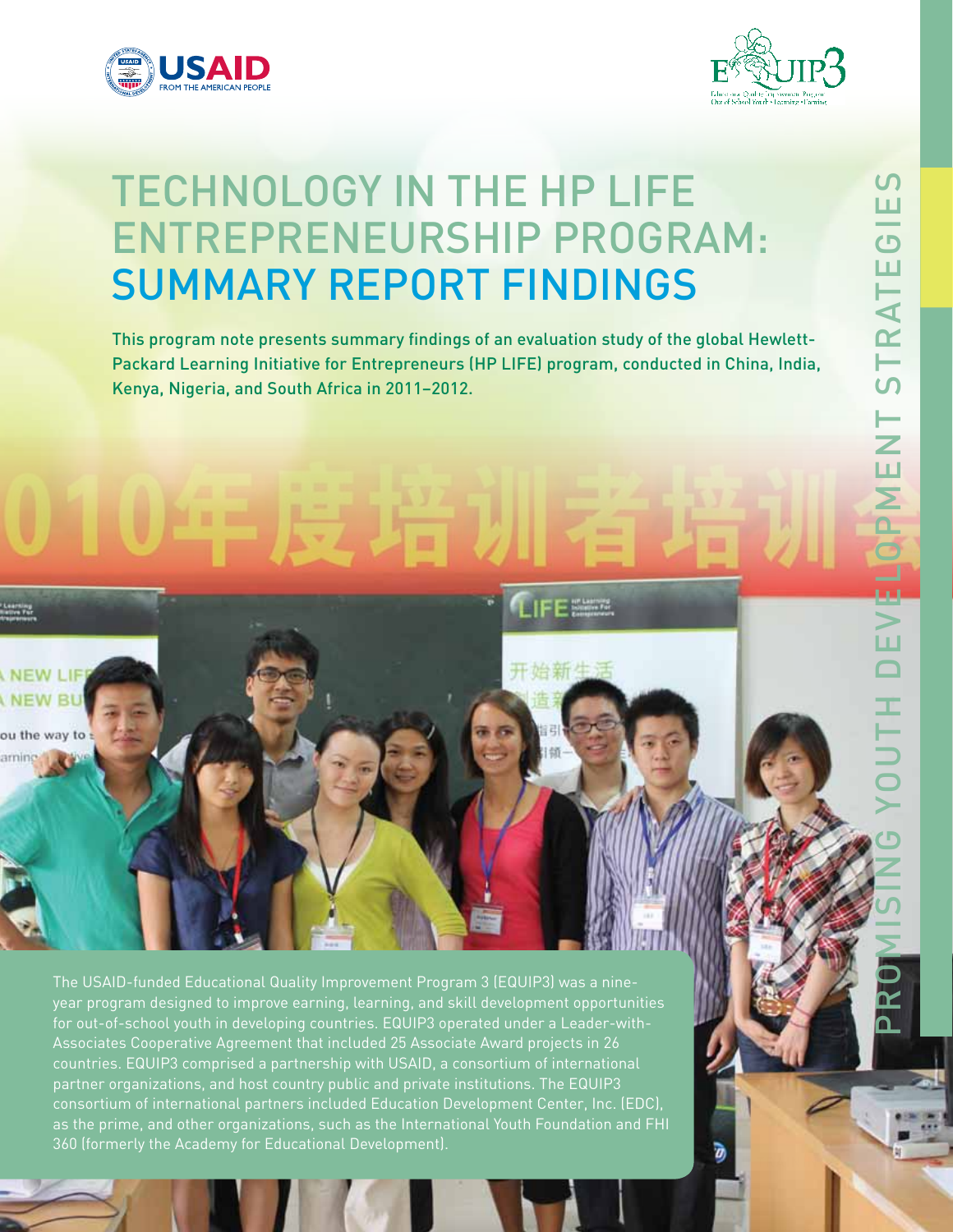An evaluation of the HP LIFE program was undertaken to gain insight into the relevance and appropriateness of information technology (IT) tools and web-based mentoring and networking for emerging youth entrepreneurs in developing countries. Results from a literature review showed that the research base to demonstrate the true value of technology as a tool to better prepare entrepreneurs for business startup and success is minimal. Increasingly, entrepreneurship training encourages workplace simulations, role-playing, and hands-on creation of actual business plans. However, the use of technology as a platform for transmitting content or, for example, as a tool to transmit realistic simulation or real-life application, does not appear to be widely practiced. Within the literature reviewed on international

entrepreneurship programs, information technology is discussed primarily as a helpful but not a necessary skill area for micro-enterprise startup and business management.

The HP LIFE program is designed to assist micro-entrepreneurs in expanding the potential of their businesses by providing them with training on information and communication technology (ICT) skills together with business skills. Currently, the HP LIFE program partners with 340 training centers in 49 countries across the globe, reaching 1.2 million students through online activities, face-to-face training, and access to internet resources. These centers range from university-based agencies to rural community development centers to urban training institutions.

### Evaluation Questions

The evaluation focused on testing two underlying assumptions regarding ICT tools on which the LIFE curriculum $^1$  is based:

**Assumption 1:** Increased application of ICT tools or software leads to improved employment and entrepreneurship outcomes among disadvantaged youth in developing countries.

**Assumption 2:** Technology-based tools, such as online training content and/or games, increase program effectiveness.

To test these two assumptions, EDC conducted process and outcome evaluations of the HP LIFE program. The **outcome evaluation** was conducted to test the first assumption of the LIFE curriculum and sought to answer the following questions:

- 1. To what extent do graduates of the HP LIFE program experience increased incomes and other benefits as a result of the training?
- 2. To what extent do graduates of the HP LIFE program use the ICT tools in their business, employment, or search for employment?
- or employment they found?

The study's **process evaluation** tested the second assumption that technology-based tools used as part of youth workforce development curricula increase program effectiveness and asked the following questions:

- 1. How relevant do youth trainees find the HP LIFE curriculum and online tools to their needs for starting or strengthening micro-businesses or finding employment?
- 2. How effective is the use of technology in transferring skills and information to

1. The LIFE Curriculum was developed by Micro-Enterprise Acceleration Institute (MEA-I) in partnership with Hewlett-Packard.

#### EQUIP3 Technology iN the HP LIFE Entrepreneurship Program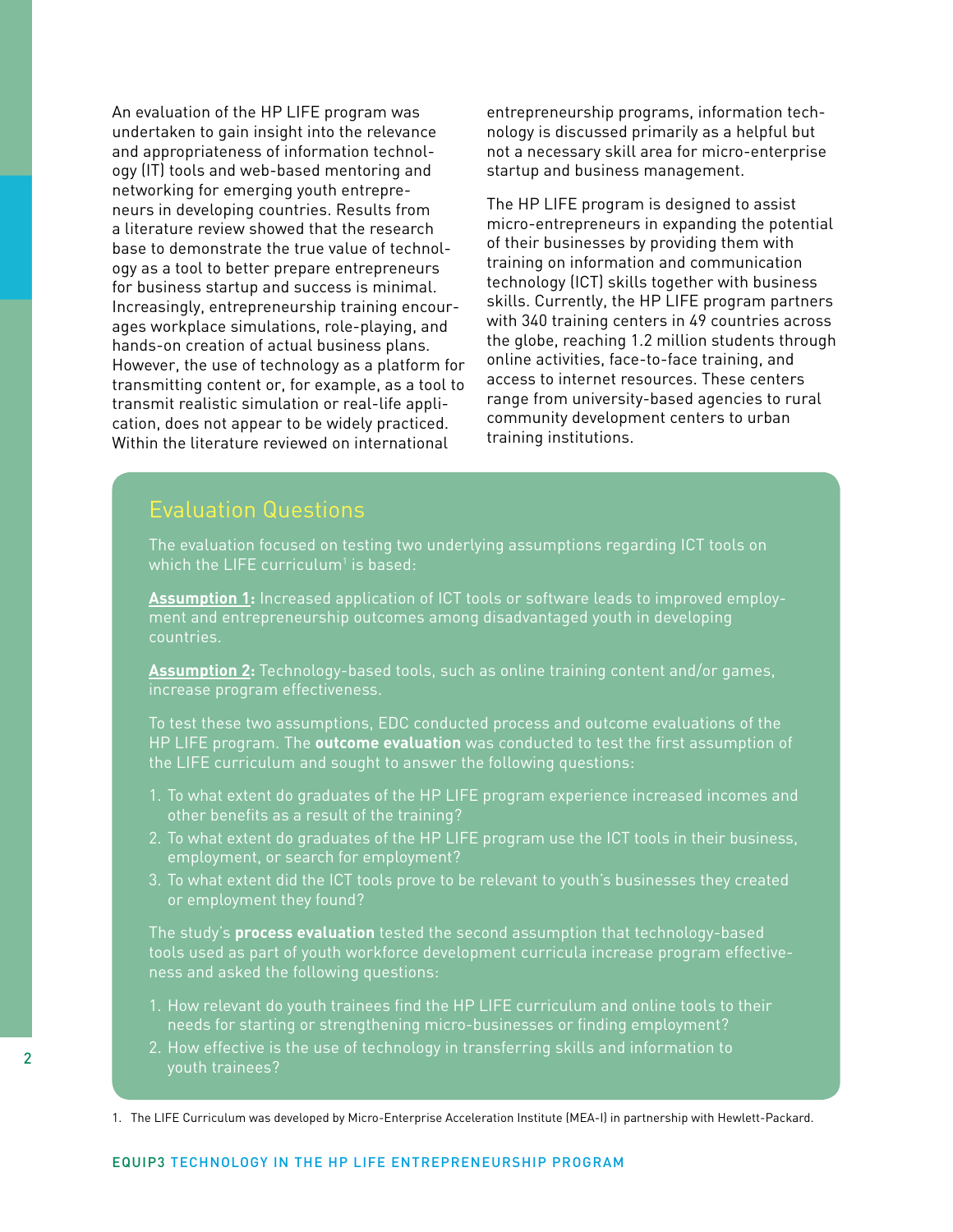## Key Findings

- • **The HP LIFE program was found to improve participant outcomes through improved ICT skills.** The evaluation study found the HP LIFE program to be effective in improving participant outcomes in terms of income, employability, and the efficiency of business operations. Both business owners and employed HP LIFE trainees reported small to moderate increases in income as a result of their participation in the training, with some trainees reporting an income increase of over 20% as a result of the training. Statistical analyses found strong relationships between reported income increases and improved ICT proficiency, controlling for prior knowledge of software and ICT tools. Entrepreneurs also reported decreased workload, improved accuracy of record keeping, improved efficiency of business operations, and other benefits associated with the increased use of technology as a result of the training.
- • **The HP LIFE participants gained more than ICT skills from the training.** Bivariate correlation analysis showed a statistically significant relationship between HP LIFE training participants' reported increase in income and the key benefits they reported receiving from the training, including mentoring, interaction with other trainees, encouragement from trainers, and improvements in their own communication skills. In fact, according to both quantitative and qualitative data, communication skills were not only among the key skills taught by the curriculum, they were also the one area in which the majority of HP LIFE participants said they needed more training.
- • **Basic ICT skills were the most helpful to employed youth and micro-business owners, while more advanced ICT skills were not considered essential to their job or business.** The evidence gathered by the study suggests that most HP LIFE trainees who are business owners or employed do use telecommunication tools and computer software daily in their job or business. They use telecommunication tools (such as e-mail and the Internet) and text-processing software (such as MS Word) most frequently, followed

by spreadsheets software and presentation software. Only a small proportion of entrepreneurs and employed HP LIFE trainees said they use databases regularly, and a very small percentage reported using more than the basic functions of ICT tools; about half of the respondents said they only use simple functions, such as creating documents, entering text or numeric data, doing basic formatting, and printing. The majority of HP LIFE trainees consider ICT skills to be important for their job or business, although fewer than one in five think such skills are *critically* important for them.

- • **Face-to-face instruction with computerbased support was found to be the most beneficial mode of instruction.** The evaluation study found that the curriculum content is engaging, informative, and easily adaptable to the local contexts. Face-to-face instruction was an effective mode of instruction for all respondents, followed by practical exercises using computers. Additionally, the evaluation study found that the online program components, as they were available during the time of the evaluation, did not work as well in developing countries; reasons given were poor infrastructure (both in terms of electricity and Internet service) and the unavailability of computers. The importance of non-ICT benefits of the training to the participants, such as improved self-confidence, suggests an additional reason why the face-to-face mode of delivery was found to be effective.
- • **Mentoring and encouragement were cited as important factors for female trainees in particular.** While both men and women said that they benefited from the encouragement, mentoring, and interactive aspects of the training, these were found to be especially important for women. Of the women who took the HP LIFE training, 70 percent said that encouragement was an important benefit of the training for them. Moreover, there was a correlation between reported increased incomes among female trainees and the benefit of mentoring experienced during the HP LIFE training.